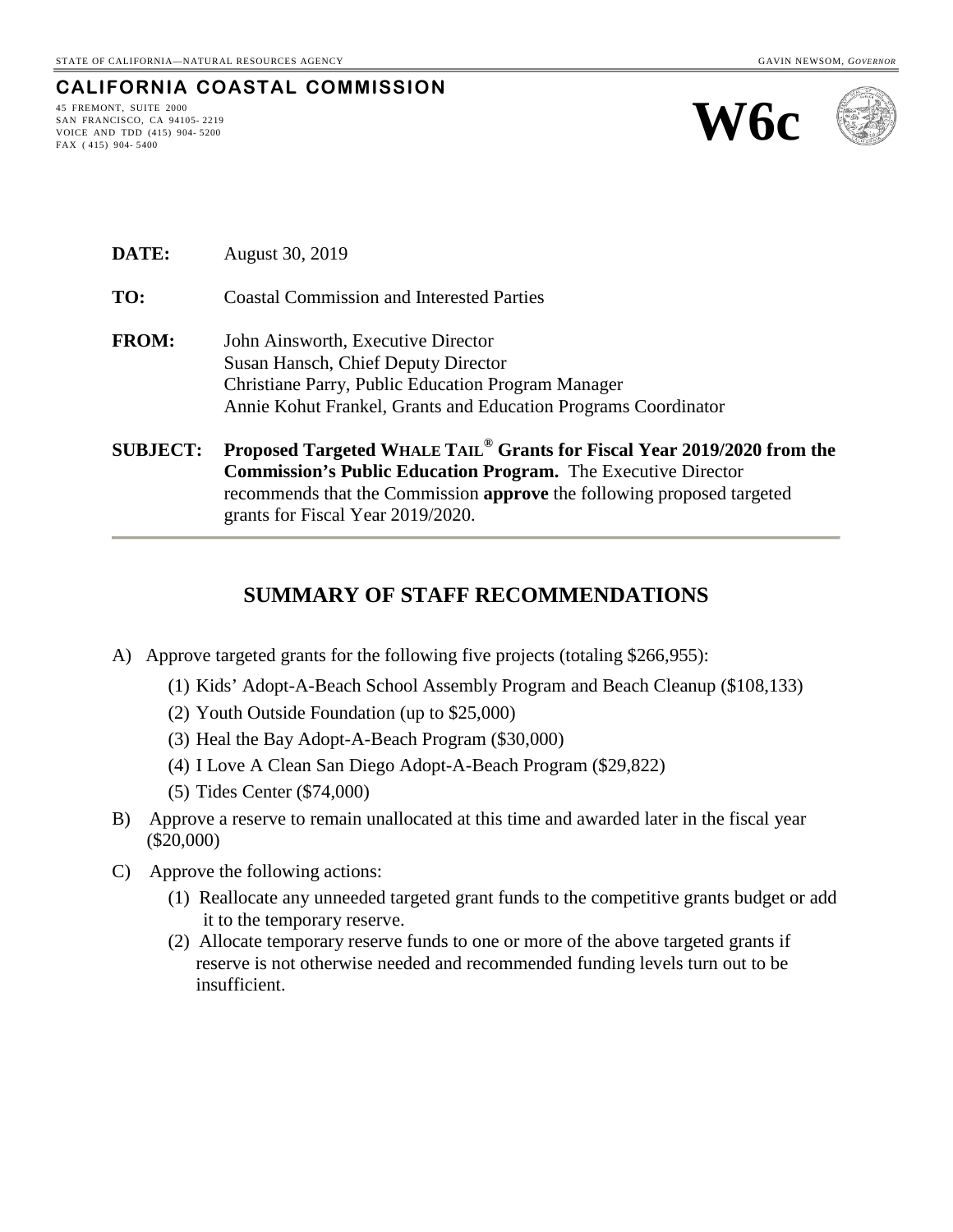# **I. MOTION AND RESOLUTION**

### **Motion:**

*I move that the Commission approve the funding allocations set forth in the staff recommendation.*

Staff recommends a **YES** vote on the foregoing motion. Passage of this motion will result in authorization of the Executive Director or his designee to enter into the appropriate agreements for disbursing the available funds. The motion passes only by affirmative vote of a majority of the Commissioners present.

### **Resolution:**

*The Commission hereby approves and authorizes the Executive Director or his designee to:*

*a) enter into the appropriate contracts for five targeted projects;*

*b) set aside a temporary reserve of \$20,000;*

*c) reallocate any unneeded targeted grant funds currently being approved to the WHALE TAIL® competitive grants budget or to the temporary reserve; and* 

*d) increase targeted grant amounts if necessary using temporary reserve funds.*

# **II. INTRODUCTION**

The Commission's WHALE TAIL® grants offered by the Public Education Program support projects that educate and involve the public in the protection of marine and coastal resources. These projects provide important benefits in advancing public understanding and support for the coast and ocean. Targeted grants are high priority projects that are linked to existing Commission programs and the goals identified in the Commission's Strategic Plan. Competitive grants will be solicited in the fall and will be presented to the Commission for action in early 2020. Funding for this program comes from two sources: sales and renewals of the California WHALE TAIL<sup>®</sup> License Plate, and voluntary contributions to the Protect Our Coast and Oceans Fund on the state tax return form.

## **WHALE TAIL® License Plate**

The WHALE TAIL<sup>®</sup> License Plate was established as a mechanism through which the public can contribute funds to coastal and marine education programs in California. As of June 30, 2019, 254,585 license plates have been sold. After the DMV deducts administrative fees, funds from WHALE TAIL<sup>®</sup> Plate sales and renewals are divided between the California Beach and Coastal Enhancement Account (CBCEA) and the Environmental License Plate Fund (ELPF). An average of \$11.13 is deposited into the CBCEA for each new plate that is sold, and an average of \$19.99 per plate is deposited into the CBCEA from annual renewal fees. An equal amount per plate is deposited into the ELPF for all sequentially numbered WHALE TAIL<sup>®</sup> license plates sold. Additional fees that are charged for personalized plates also go into the ELPF. *Altogether, from FY1997/98 through FY2018/19, WHALE TAIL® License Plate sales and renewal fees (plus miscellaneous other small fees) have contributed \$29.7 million to the CBCEA and \$75.7 million to the ELPF.*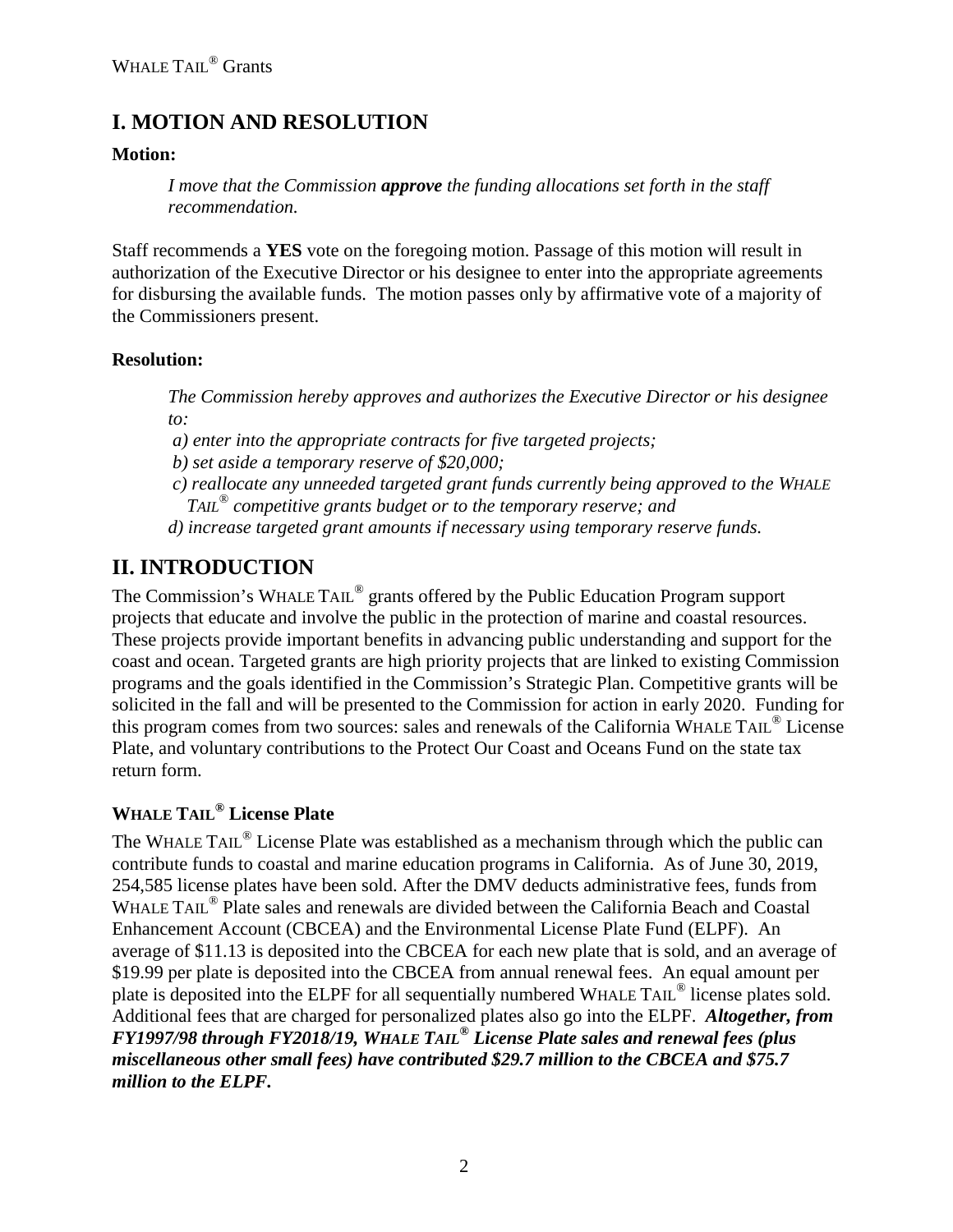The CBCEA funds the Coastal Commission's Public Education programs and if funds are available, some work at the State Coastal Conservancy. The ELPF funds a variety of environmental programs in state agencies such as the California Natural Resources Agency, California Conservation Corps, the Department of Forestry and Fire Protection, the Department of Fish and Wildlife, California State Parks, and many others.

California Vehicle Code Section 5067 dictates how the funds raised by sales of the WHALE TAIL® plate and deposited in the CBCEA account are to be used:

*"Upon appropriation by the legislature, the money in the account (CBCEA) shall be allocated by the Controller as follows: (A) First to the California Coastal Commission for expenditure for the Adopt-A-Beach program, the Beach Cleanup Day program, coastal public education programs, and grants to local governments and nonprofit organizations for the costs of operating and maintaining public beaches related to these programs." (B) Second, from funds remaining after the allocation required under subparagraph (A), to the State Coastal Conservancy for coastal natural resource restoration and enhancement projects and for other projects consistent with the provisions of Division 21 (commencing with Section 31000) of the Public Resources Code* (as amended in 2004 in Budget Trailer Bill SB 1107).

In the early years that the Whale Tail<sup>®</sup> Plate was on the market, sales were robust. More recently, Whale Tail<sup>®</sup> License Plate sales have leveled off and declined since 2015 by an average of approximately 9% per year. Possible reasons for the trend include increased competition from other specialty plates in recent years, and the length of time the Whale Tail® Plate has been on the market. The Coastal Commission staff is working to address this funding reduction through marketing efforts to increase plate sales.

#### **Protect Our Coast and Oceans Fund**

The Protect our Coast and Oceans "check box" on the California state tax return form was created pursuant to legislation authored in 2013 by Assemblymember Al Muratsuchi and renewed in 2017 by State Senator Josh Newman. Per Article 5.1 (Sections 18745-18748) that was added to Chapter 3 of the Revenue and Taxation Code:

*"All money designated under the Protect Our Coast and Oceans Fund space on a tax return ... shall be allocated as follows:* 

*(a) To the Franchise Tax Board and the Controller for reimbursement of all costs incurred by the Franchise Tax Board and the Controller in connection with their duties under this article.* 

*(b) (1) To the California Coastal Commission to support eligible programs awarded grants under the selection criteria established by the California Coastal Commission for the Whale Tail Grants Program, and for direct program-related expenses."*

In January 2014, California taxpayers began making voluntary contributions to the Protect Our Coast and Oceans Fund while completing their state tax returns. As of June 30, 2019, \$1,714,773 has been donated to this fund

#### **Public Education Grantmaking Budget and Timetable**

The Coastal Commission's budget for FY2019/20 includes \$584,000 for Public Education local assistance grants: \$259,000 from the CBCEA and \$325,000 from the Protect Our Coast and Oceans Fund. This report describes the staff's recommendations for expenditure of these funds.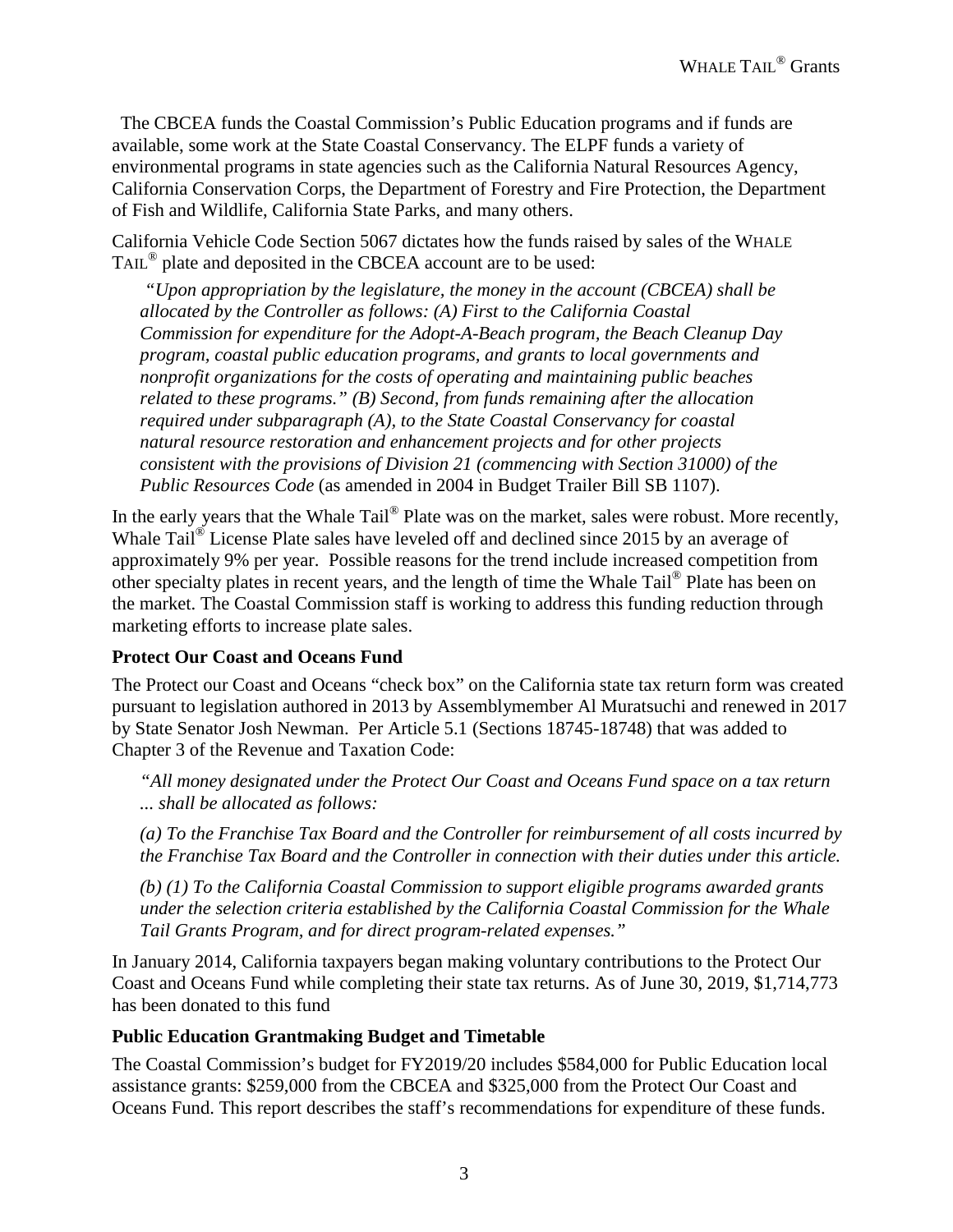The staff proposes to devote \$266,955 for grants to targeted projects; these are high priority projects that are linked to existing Commission programs and the goals identified in the Commission's Strategic Plan.

The staff further proposes to allocate \$20,000 to a temporary reserve and the remaining \$297,045 to the competitive grants program for coastal and marine education projects throughout California. Commission action on the competitive grants will be required at a future meeting, expected in February 2020, following advertisement of the availability of grant funds and review of all submitted proposals. Note: the overall amount available for grantmaking this fiscal year from the CBCEA may increase somewhat depending on other budget considerations.

# **III. APPROVAL OF TARGETED GRANTS FOR FIVE PROJECTS**

The staff recommends five projects for immediate funding. These projects are consistent with the legislative requirements and with the criteria applied to the competitive grants program. The grants will be subject to the same reporting requirements and rules as set forth for the WHALE TAIL<sup>®</sup> competitive grants.

The projects proposed for grant funding comprise ongoing educational efforts and stewardship activities to curb plastic pollution, restore coastal habitat, and trainings for Whale Tail Grantees on environmental equity and cultural relevancy.

The staff is requesting approval of grants for the following projects:

- (1) Kids' Adopt-A-Beach School Assembly Program and Beach Cleanup (\$108,133) Funds would be awarded to Friends of the Dunes, Marine Science Institute, Malibu Foundation for Environmental Education, Orange County Coastkeeper, I Love A Clean San Diego, Community Action Partnership of Kern, and National Fisheries Conservation Center.
- (2) Youth Outside Foundation (up to \$25,000)
- (3) Heal the Bay Adopt-A-Beach Program (\$30,000)
- (4) I Love A Clean San Diego Adopt-A-Beach Program (\$29,822)
- (5) Tides Center Marine Education Project (\$74,000)

The staff also recommends that the grants listed above be funded from the following sources:

| <b>WHALE TAIL<sup>®</sup></b> License Plate<br>(CA Beach & Coastal Enhancement Account) |           | Voluntary contributions on state tax return<br>(Protect Our Coast and Oceans Fund) |          |  |  |  |  |
|-----------------------------------------------------------------------------------------|-----------|------------------------------------------------------------------------------------|----------|--|--|--|--|
| I Love A Clean San Diego (AAB)                                                          | \$29,822  | Friends of the Dunes                                                               | \$16,000 |  |  |  |  |
| I Love A Clean San Diego (Kids' AAB)                                                    | \$18,000  | Heal the Bay                                                                       | \$30,000 |  |  |  |  |
| Tides Center (statewide education)                                                      | \$74,000  | Orange County Coastkeeper—                                                         | \$18,000 |  |  |  |  |
| <b>Malibu Foundation</b>                                                                | \$21,000  | Community Action Partnership of Kern                                               | \$8,000  |  |  |  |  |
| Marine Science Institute                                                                | \$16,800  | Youth Outside—up to                                                                | \$25,000 |  |  |  |  |
| <b>National Fisheries Conservation</b>                                                  | \$10,333  |                                                                                    |          |  |  |  |  |
| <b>Total Targeted Grants</b>                                                            | \$169,955 | <b>Total Targeted Grants</b>                                                       | \$97,000 |  |  |  |  |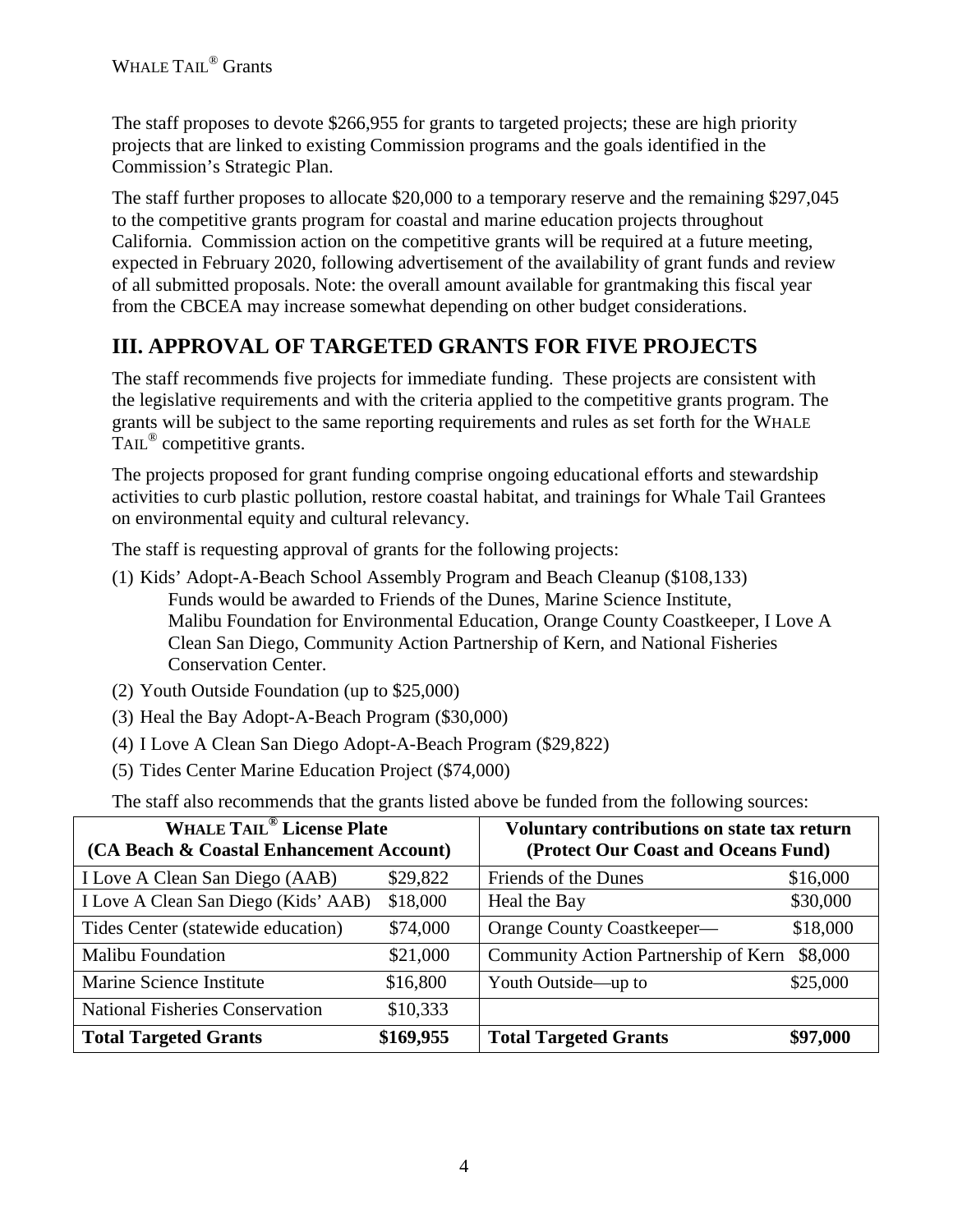### **(1) \$108,133 FOR KIDS' ADOPT-A-BEACH SCHOOL ASSEMBLY PROGRAM AND BEACH CLEANUP**

This program targets low-income schools from coastal and inland communities and currently involves upwards of 8,000 children a year. The program was started in Los Angeles County in 1993 by the Malibu Foundation for Environmental Education with the support of the Coastal Commission, and has expanded into five additional locations, coordinated by separate partner grantees – San Diego (I Love a Clean San Diego), Orange County (Orange County Coastkeeper), Kern County (Community Action Partnership of Kern), San Francisco (Marine Science Institute), and Humboldt Bay (Friends of the Dunes). The assembly involves a presentation and discussion of the dangers of debris in the world's oceans, recycling, litter reduction, and the storm drain system. The presentation helps to inspire children to care for the marine environment. Teachers are provided with additional related activities to conduct with their classes. At the end of the school year, the students are taken on a field trip to participate in "Kids' Ocean Day," at selected beaches. The event coincides with World Oceans Day on June 8th. The program provides bus transportation to the beach. At Kid's Ocean Day, students participate in a beach cleanup and create an aerial art display by standing in formation to spell out an ocean conservation message which is photographed from above. (Aerial art coordination is funded through a grant to the National Fisheries Conservation Center.)

**Program History.** The Commission took this Los Angeles-based program statewide by expanding to the San Francisco Bay area in 1998, to San Diego in 1999, to Humboldt County in 2002, to Orange County in 2003. The Commission launched a central valley component to the program in 2001. From 2001 to 2018, students from Fresno County traveled to Monterey Bay, and from 2003 to 2008, students from, Tulare County traveled to the coast in San Luis Obispo County. In 2019, students from Kern County traveled to San Luis Obispo County. The Commission has provided the program with the following support, divided each year into grants to multiple partner organizations:

| Year        | Amount   | Year      | Amount    | Year      | <b>Amount</b> | Year      | Amount    |
|-------------|----------|-----------|-----------|-----------|---------------|-----------|-----------|
| FY1998/99   | \$28,000 | FY2003/04 | \$84,700  | FY2008/09 | \$86,900      | FY2013/14 | \$100,314 |
| FY1999/2000 | \$28,000 | FY2004/05 | \$88,500  | FY2009/10 | \$86,900      | FY2014/15 | \$95,000  |
| FY2000/01   | \$40,000 | FY2005/06 | \$88,500  | FY2010/11 | \$86,900      | FY2015/16 | \$97,713  |
| FY2001/02   | \$54,000 | FY2006/07 | \$107,740 | FY2011/12 | \$86,900      | FY2016/17 | \$109,470 |
| FY2002/03   | \$85,500 | FY2007/08 | \$98,500  | FY2012/13 | \$95,600      | FY2017/18 | \$104,333 |
|             |          |           |           |           |               | FY2018/19 | \$115,633 |

**Proposal.** For FY2019/20, the staff proposes a total of \$108,133 to continue programs in San Diego, Orange County, San Francisco, Kern County, and Humboldt Bay.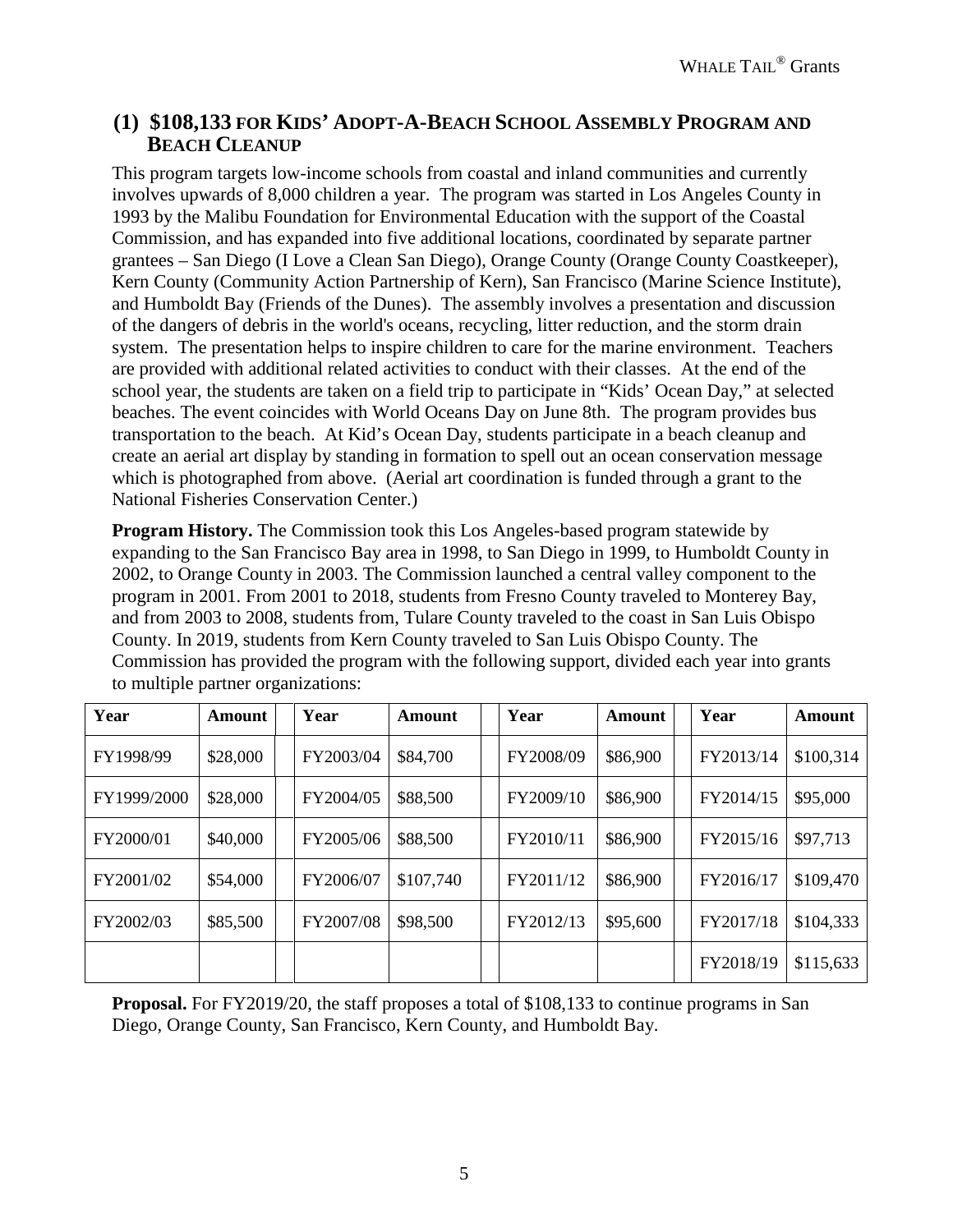## **(2) UP TO \$25,000 FOR YOUTH OUTSIDE FOR CULTURAL RELEVANCY TRAININGS**

Youth Outside is a nonprofit organization that funds outdoor trips for Bay Area youth but also leads training programs that foster culturally relevant outdoor education programs. The trainings focus on social and environmental justice and are aimed at helping leaders of outdoor youth programs—and their broader organizations—become more culturally competent.

**Program History.** In FY2017/18, the Coastal Commission granted Youth Outside \$12,750 to provide two, one-day regional trainings for our WHALE TAIL<sup>®</sup> grantees on the topic of pursuing equity and inclusion in environmental education. One was held in northern California and one in southern California, and the grant included stipends for participating organizations. In FY2018/2019, the Coastal Commission granted Youth Outside up to \$25,000 to offer two sets of trainings for WHALE TAIL® grantees: one-day regional trainings for new grantees, and a follow-up training for returning grantees, focusing on how to apply their newly developed understanding to creating and revising curricula.

**Proposal.** The staff is recommending a grant to Youth Outside in the same amount as last year to offer two sets of regional trainings for WHALE TAIL® grantees: one for new grantees and one for those who have already received the introductory training.

## **(3) \$30,000 FOR HEAL THE BAY'S ADOPT-A-BEACH PROGRAM**

Heal the Bay serves as the coordinator for both the Adopt-A-Beach Program and Coastal Cleanup Day for Los Angeles County. As the coordinator of the Adopt-A-Beach program, the organization arranges cleanups for hundreds of groups of Adopt-A-Beach volunteers committed to cleaning a beach three times and provides them with supplies. Heal the Bay also hosts monthly zero-waste "Nothin' But Sand" public cleanup events; maintains an interactive database where cleanup volunteers enter data on their trash collected and the public can run reports and view and graph the data; and also offers educational programming.

The educational programming includes presentations to all cleanup volunteers about urban runoff, the watershed system, marine debris, and pollution prevention; bus transportation to bring students from underserved schools to the beach (to clean up, enjoy the seashore, and take an educational tour of a nearby wastewater treatment plant); having students analyze data about the trash collected; and downloadable lesson plans for teachers.

**Program History.** Heal the Bay received three competitive Adopt-A-Beach grants in FY1998/99 through FY2000/01. Beginning in FY2002/03, the Commission has supported Heal the Bay's extensive Adopt-A-Beach Program with \$30,000 a year through the targeted grants program instead. Since Adopt-A-Beach is a Coastal Commission program, it fits the goal of the targeted grants by carrying out activities associated with Commission programs. Heal the Bay's Adopt-A-Beach Program is highly innovative and reaches over 30,000 people annually.

**Proposal.** Staff proposes providing a \$30,000 grant for Heal the Bay to continue its extensive Adopt-A-Beach Program as described above.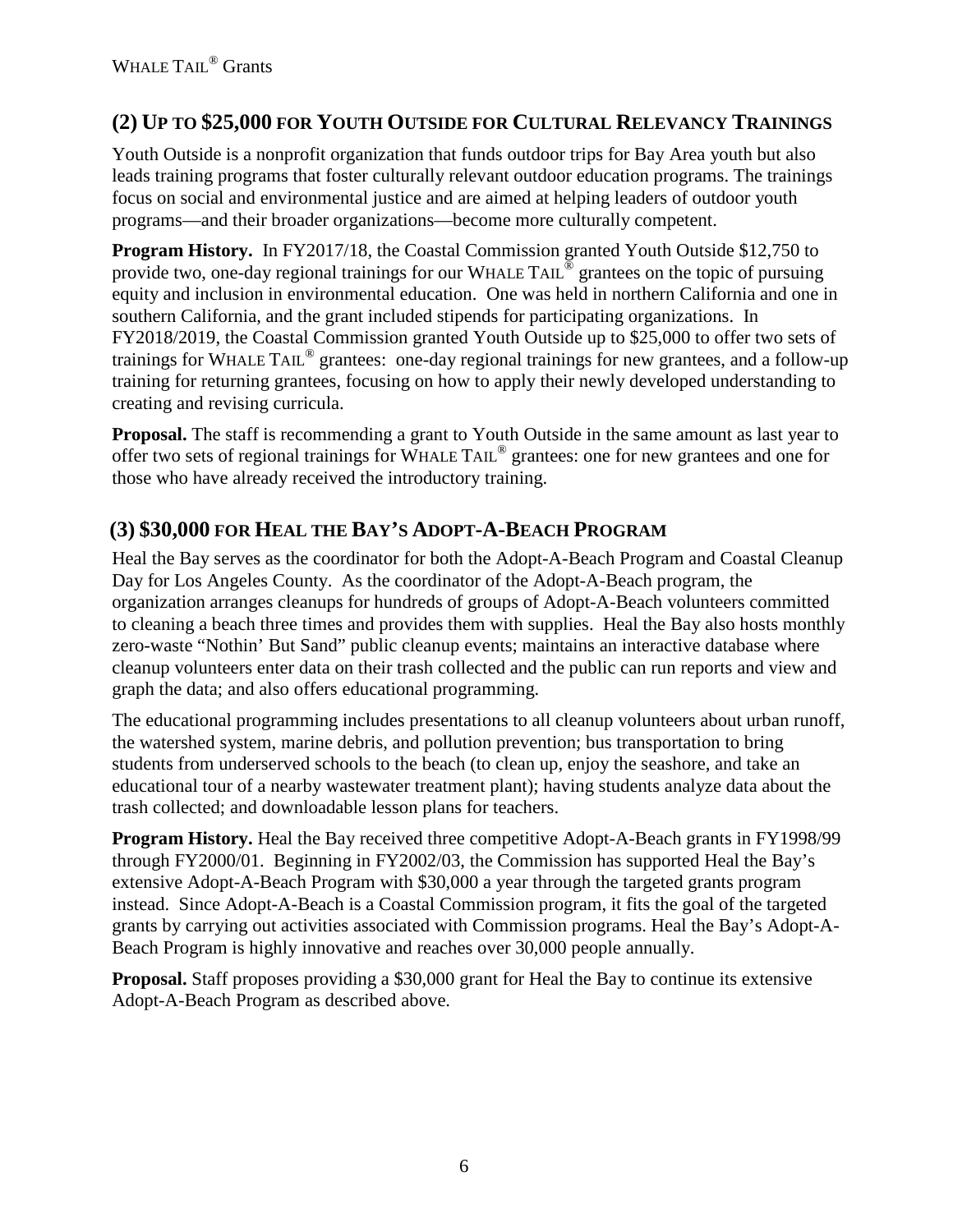## **(4) \$29,822 FOR I LOVE A CLEAN SAN DIEGO'S ADOPT-A-BEACH PROGRAM**

As the coordinator for San Diego County's Adopt-A-Beach Program, I Love A Clean San Diego (ILACSD) offers a number of enhanced features such as delivering interpretive presentations to volunteers at their cleanups; coordinating cleanups at inland waterways that drain to the coast; installing and maintaining "do-it-yourself" beach cleanup stations at Mission Bay, Encinitas, and Carlsbad; acknowledging volunteers by placing placards with their group names at 77 different stretches of adopted beach; and leading zero-waste beach cleanups by stocking supply kits made of reusable cleanup materials for volunteers to borrow and actively encouraging volunteers to bring their own reusable supplies to cleanups.

| Year      | Amount   | Year      | <b>Amount</b> | Year      | Amount   |
|-----------|----------|-----------|---------------|-----------|----------|
| FY2004/05 | \$27,000 | FY2010/11 | \$21,000      | FY2015/16 | \$29,640 |
| FY2005/06 | \$25,000 | FY2011/12 | \$25,600      | FY2016/17 | \$28,660 |
| FY2007/08 | \$22,500 | FY2012/13 | \$27,000      | FY2017/18 | \$28,660 |
| FY2008/09 | \$26,100 | FY2013/14 | \$29,550      | FY2018/19 | \$29,822 |
| FY2009/10 | \$26,000 | FY2014/15 | \$29,550      |           |          |

**Program History.** In FY2002/03, ILACSD received a \$20,000 competitive WHALE TAIL<sup>®</sup> Grant to enhance its Adopt-A-Beach program. Targeted grants to further support the program were:

**Proposal.** Staff proposes providing I Love A Clean San Diego with a targeted grant of \$29,822 to continue the Adopt-A-Beach Program. ILACSD plans to use the money to continue its extensive Adopt-A-Beach Program as described above, while at the same time increasing the number of adoptable locations.

### **(5) \$74,000 FOR THE TIDES CENTER/MARINE EDUCATION PROJECT**

The Marine Education Project (MEP) is a project of the nonprofit Tides Center in partnership with the Commission's Public Education Program. The mission of MEP is to preserve and restore the biodiversity and health of California's coastal and marine ecosystems through scientifically-supported community involvement, education, and action. The MEP programs that would receive WHALE TAIL<sup>®</sup> funding are Project Grow (previously known as the Community-Based Restoration and Education Program) and the statewide Outreach and Communications Project.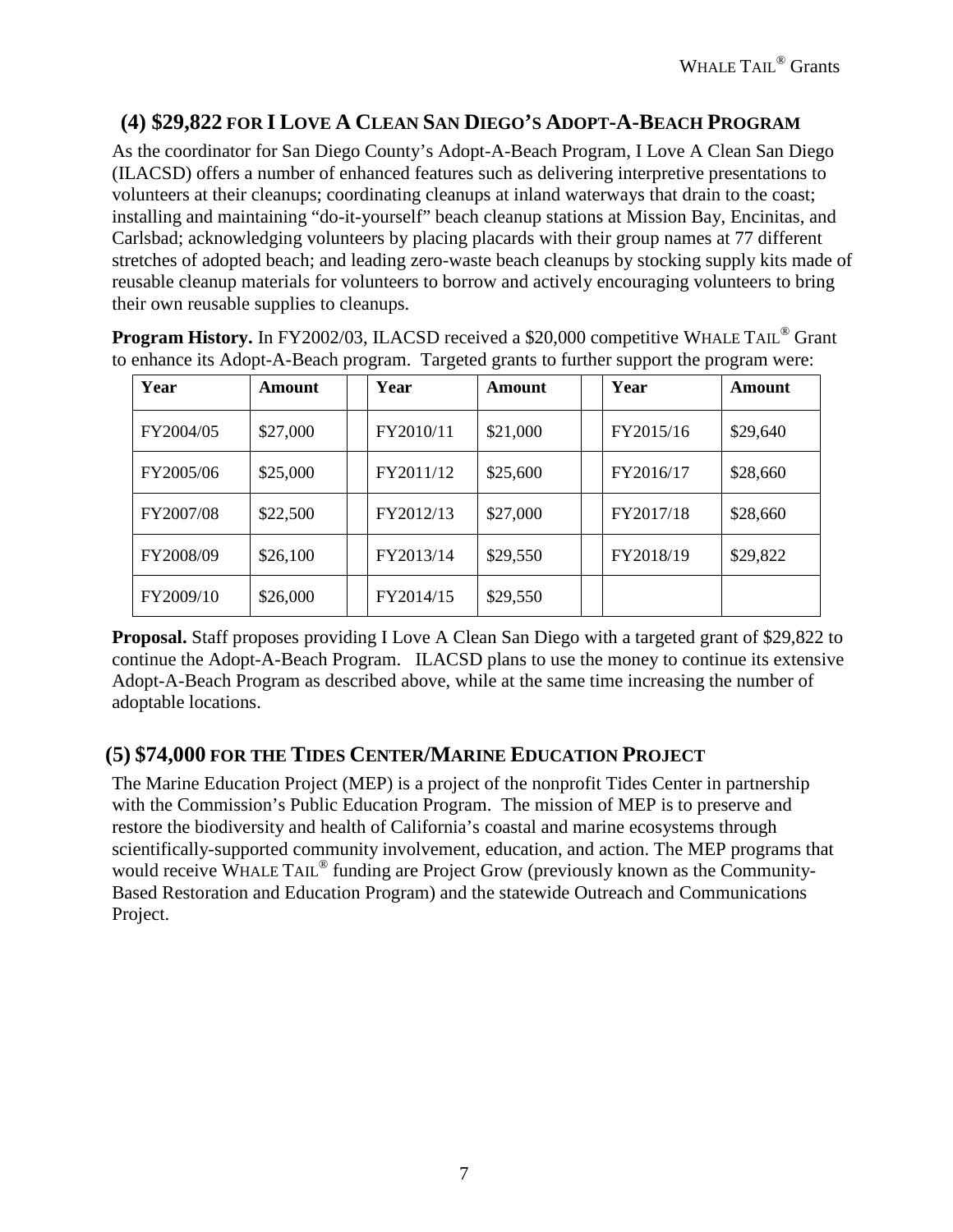| Year      | Amount   | Year      | Amount   | Year      | Amount    |
|-----------|----------|-----------|----------|-----------|-----------|
| FY2000/01 | \$15,000 | FY2008/09 | \$35,000 | FY2012/13 | \$80,000  |
| FY2003/04 | \$20,000 | FY2009/10 | \$48,800 | FY2013/14 | \$106,000 |
| FY2005/06 | \$79,800 | FY2010/11 | \$68,500 | FY2014/15 | \$47,500  |
| FY2007/08 | \$72,000 | FY2011/12 | \$80,500 | FY18/19   | \$20,500  |

**Program History.** Coastal Commission funding has supported Project Grow in the following amounts:

(Additional funding in FY2004/05 and FY2016/17 was approved but never awarded and later reallocated after it ended up not being needed.)

WHALE TAIL<sup>®</sup> grants were made to support statewide outreach and communications, including school-based marine education, as follows:

| Year      | Amount   | Year      | Amount    | Year      | <b>Amount</b> |
|-----------|----------|-----------|-----------|-----------|---------------|
| FY2003/04 | \$88,400 | FY2009/10 | \$70,500  | FY2015/16 | \$103,000     |
| FY2004/05 | \$81,700 | FY2010/11 | \$70,400  | FY2016/17 | \$114,000     |
| FY2005/06 | \$80,000 | FY2011/12 | \$82,000  | FY2017/18 | \$115,400     |
| FY2006/07 | \$35,500 | FY2012/13 | \$88,000  | FY2018/19 | \$118,000     |
| FY2007/08 | \$56,000 | FY2013/14 | \$99,000  |           |               |
| FY2008/09 | \$62,000 | FY2014/15 | \$100,700 |           |               |

**Proposal.** \$36,000 from this grant will support Project Grow, which promotes coastal stewardship by mobilizing community volunteers to restore habitat at Upper Newport Bay. Program volunteers remove non-native plants, collect seeds and propagate seedlings in an onsite native plant nursery, plant native plants, and monitor and maintain restored areas. Approximately 1,200 volunteers participate in the program per year, including college student interns who are trained in ecological restoration, environmental education, and event management. The funds would support a portion of the Program Manager's position, the majority of which is currently funded by the Metropolitan Water District.

\$38,000 would partially fund Marine Education Project staffing in support of statewide public education activities, including the statewide children's art and poetry contest and amateur photography contest, the California King Tides Project, and coordination of California Coastal Cleanup Day. Additional support for Marine Education Project staffing would come from Coastal Cleanup Day sponsorships and donations.